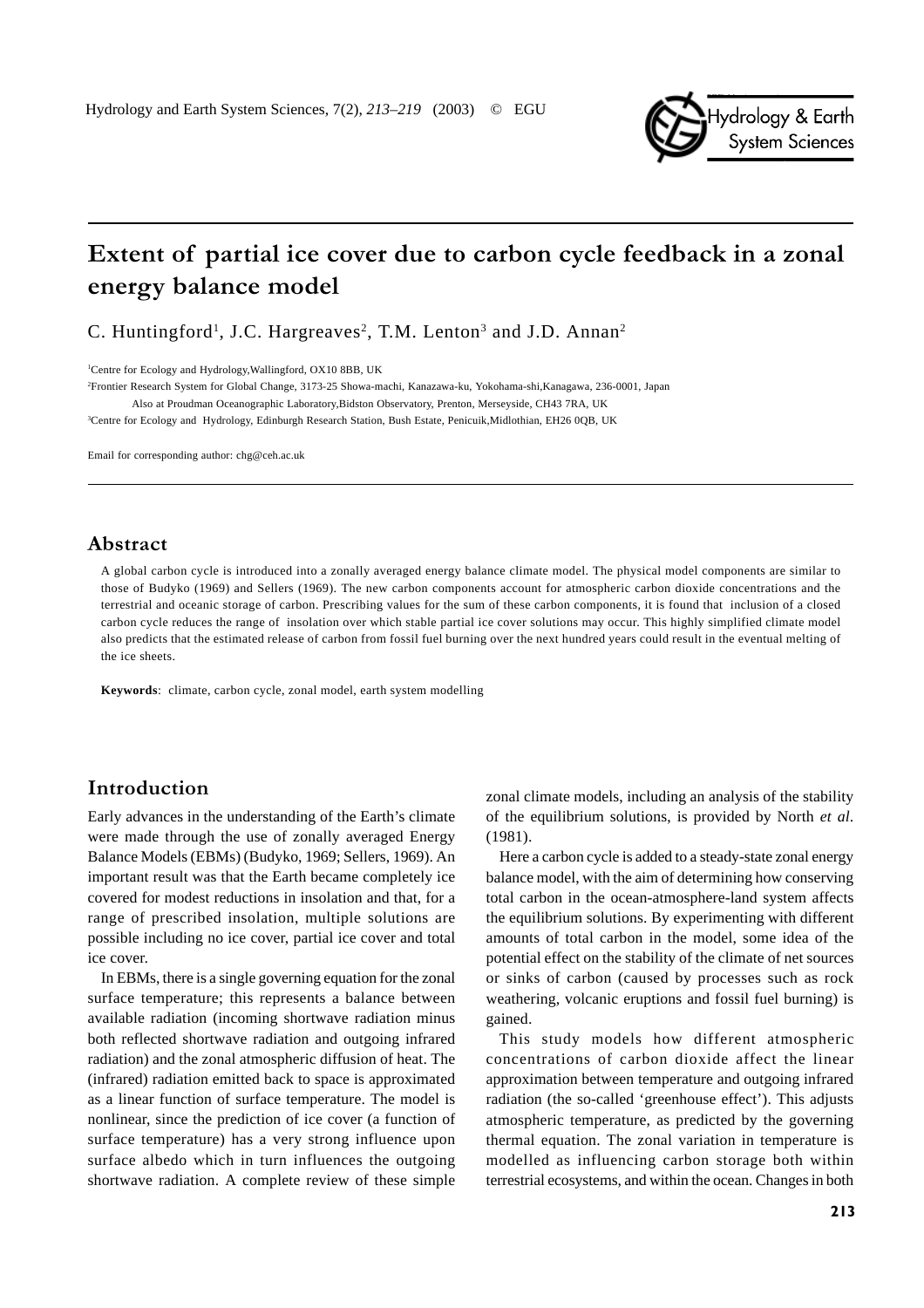of these stores of carbon change the atmospheric carbon dioxide concentrations, thereby 'closing' the modelled carbon cycle. In the resulting model, as for the original form of the zonal energy balance models, the only input variable is insolation. This, therefore, allows a direct comparison between simulations both with and without a global carbon cycle.

# **Governing equations**

The present numerical model (named Zonal Earth system Underlying Structure, or ZEUS) consists of two key components: the global heat balance and the global carbon cycle. The heat balance components utilise the equations presented by North *et al.* (1981), with the exception of an added explicit dependence upon atmospheric CO<sub>2</sub> concentrations. The global carbon cycle comprises a simple terrestrial vegetation and soil model and a description of ocean carbon storage. The atmosphere and land-surface components have a latitudinal (or 'zonally averaged') structure. However, the ocean carbon model is currently in a simpler four box form. In this paper, only equilibrium solutions are considered.

#### SURFACE TEMPERATURE

The energy balance model of surface temperature used here is based upon equations presented by North *et al*. (1981). At each zonal point (represented throughout this paper by  $x$ , the sine of latitude), there is a three-way balance between fluxes of heat dissipated by atmospheric diffusion, infrared radiation emitted to space and absorbed incoming shortwave radiation. It is this energy balance that gives an estimate of surface temperature  $T(x)$  (K), and the governing equation is:

$$
-\frac{d}{dx}D(1-x^2)\frac{dT(x)}{dx} + I(x) = \frac{S}{4}\mu(x)[1-\alpha(x,x_s)]
$$
 (1)

Here *D* (W  $m^{-1}K^{-1}$ ) is an atmospheric diffusion coefficient for heat,  $I(x)$  (W m<sup>-2</sup>) is the rate of emissions of infrared radiation to space, *S* (W m<sup>-2</sup>) is the solar insolation,  $\mu(x)$  is a normalised function that accounts for the mean distribution of radiation according to spatial position (approximated by  $\mu(x) = 1 - 0.477 \cdot 0.5 \cdot (3x^2 - 1)$  (North and Coakley, 1979)),  $\alpha(x; x_s)$  is the albedo and  $x_s$  is ice front position. The ice front position is assumed to be symmetrical in the Northern and Southern hemispheres.

The albedo is given by a two state function, dependent on the presence or absence of ice cover. The particular state is determined by a simple function of temperature, that ice cover exists for surface temperatures less than ten degrees

(centigrade) below freezing point (i.e.  $T=263.15K$  at  $x=$ *xs* ). The actual values of albedo are given by:

$$
\alpha(x) = 0.62
$$
 for  $T \le 263.15$   
and  $\alpha(x) = 0.30$  for  $T > 263.15$ .

Budyko (1969) suggests that, to a reasonable approximation, infrared radiation emitted to space may be approximated as a linearly increasing function of surface temperature. Parameters associated with such a linearisation implicitly contain a dependence on atmospheric concentrations of 'greenhouse gases'. It is here that a formal link is made between the global model for surface temperature and the global carbon cycle. An additional term that accounts explicitly for changes in atmospheric  $CO<sub>2</sub>$  concentration,  $c<sub>a</sub>$ (ppm), is added to the linearisation which in turn has been tuned to the current climate. This term is logarithmic in  $c_a$ :

$$
I = A + BT - 5.397 \ln \left( \frac{c_a}{c_{a,P}} \right)
$$
 (2)

where  $c_{a,P}$  (ppm) is atmospheric  $CO_2$  concentration for approximately pre-industrial conditions (here set to 280 ppm) and *A* (W m<sup>-2</sup>) and *B* (W m<sup>-2</sup>K<sup>-1</sup>) are constants given by  $A = 203.34W \text{ m}^{-2}$  and  $B = 2.09 W \text{ m}^{-2} \text{K}^{-1}$ . The values of *A* and *B* are those given by North *et al.* (1981). Such values are assumed to be reasonable for the preindustrial period, whilst the multiplicative factor of 5.397 is derived directly from a GCM (a function of the response of the complex multi-height atmospheric radiation scheme contained within the Hadley Centre GCM - Shine *et al.*, 1990). From Eqn. (2) it may be seen that if all other conditions are kept constant, then *B* may be regarded as a climate sensitivity, relating (global) temperature increase for a given change in atmospheric radiative forcing due to adjustments in the logarithm of atmospheric  $CO<sub>2</sub>$ concentration. That is, for fixed solar insolation *I*, an increase in atmospheric  $\mathrm{CO}_2$  concentration will yield higher temperatures, *T*.

Boundary conditions for Eqn. (1) are that  $dT/dx = 0$  at the poles  $x = \pm 1$ . For fixed prescribed atmospheric CO<sub>2</sub> concentration, the above equations (which are nonlinear due to the two-state description of albedo, α) may be solved completely to give zonal values of temperature, *T*(*x*). However, the purpose of the work described in this paper is to introduce an interactive carbon cycle and, therefore, atmospheric carbon concentration,  $c_a$ , then becomes a variable within the model. Aspects of the global carbon cycle are now introduced.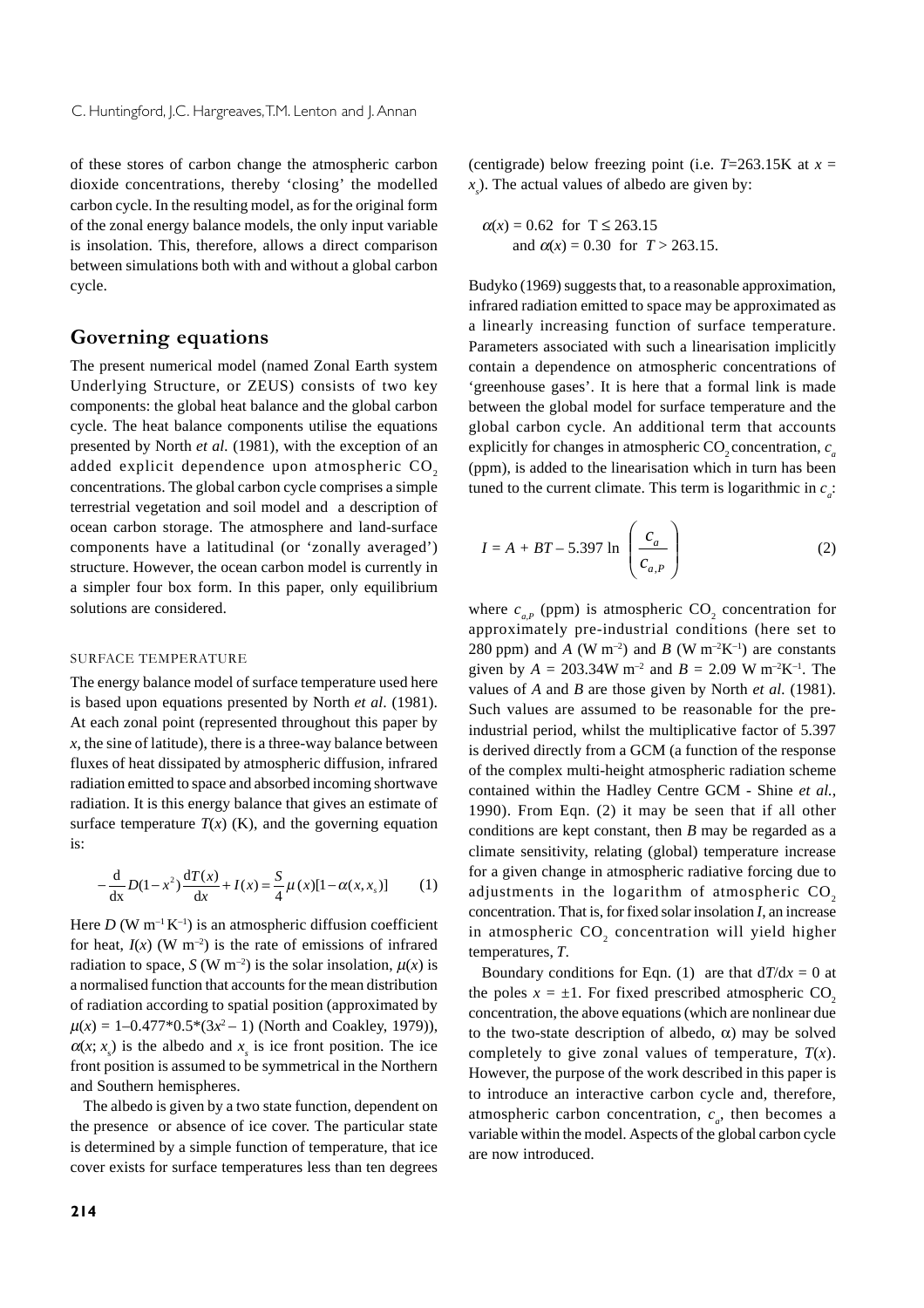#### TERRESTRIAL CARBON COMPONENT

The terrestrial carbon model is based on the vegetation and soil equations, and associated parameters, given by Lenton (2000). Vegetation carbon density is calculated per unit surface area,  $C_v$  (kg C m<sup>-2</sup>), and similarly for soil carbon density,  $C_s$  (kg C m<sup>-2</sup>). Vegetation carbon content is a balance between photosynthesis (generally dominated by the response of leaves in the upper canopy), respiration and litter fall. The dynamic model for vegetation carbon is given by  $dC_v/dt = k_p C_{v} f_1(c_a) f_2(T) - k_r f_3(T) C_v - k_r C_v$  where *t* is time (yr),  $k_p$  (yr<sup>-1</sup>) is a rate constant for photosynthesis,  $C_{v,p}$  (kg C m<sup>-2</sup>) is an estimate of vegetation carbon content that would be applicable in pre-industrial times,  $f_1$  is a normalised photosynthetic response to atmospheric CO<sub>2</sub>  $concentration, f<sub>2</sub>$  is a normalised photosynthetic response to surface temperature *T*,  $k_r$  (yr<sup>-1</sup>) a rate constant for plant respiration, *f* 3 a normalised plant respiration response to temperature and  $k_{_t}(\mathrm{yr}^{\scriptscriptstyle{-1}})$  a rate constant for litterfall. For the equilibrium analyses presented here (indicated by subscript 'eq'), then:

$$
C_{v,eq} = \frac{k_p C_{v,p} f_1 f_2}{k_r [f_3 + \frac{k_t}{k_r}]}.
$$
 (3)

Soil carbon content is a balance between incoming litterfall from vegetation and soil respiration loss. The dynamic equation is given by  $dC_s/dt = k_cC_v - k_s f_4(T)C_s$  where  $C_s$ (kg C m<sup>-2</sup>) is soil carbon content,  $k<sub>s</sub>$  (yr<sup>-1</sup>) is a soil respiration rate constant and  $f_4$  is a normalised soil respiration response to surface temperature. This gives an equilibrium soil carbon content of:

$$
C_{s,eq} = \frac{k_i C_{v,eq}}{k_s f_4}.
$$
\n<sup>(4)</sup>

The total carbon content  $C_{\text{load}}$  (kg C m<sup>-2</sup>) is the sum of the vegetation and soil carbon content (and by definition from Eqns. (3) and (4), a function of atmospheric concentration and surface temperature i.e.  $C_{\text{land}}(T(x), c_a) = C_{\text{v,eq}} + C_{\text{s,eq}}$ . At each zonal position where temperature, *T*, is calculated, (as given by Eqn. (1)), this is applied to solve Eqns. (3) and (4). At each zonal position, fractional land cover,  $f(x)$ , is based on a dataset of global land cover. Atmospheric CO<sub>2</sub> concentration,  $c_a$ , is assumed to be well mixed and invariant with position. The total vegetation cover,  $C_{\text{land}}^{\text{Tot}}(\text{GtC})$  therefore satisfies:

$$
C_{\text{land}}^{\text{Tot}} = v_1 \sum_{i=1}^{N} C_{\text{land}}(T_i(x), c_a) f_i(x) \Delta x \tag{5}
$$

where *N* is the number of zonal bands used in the calculation of Eqn. (1) (set arbitarily in this study as 73),  $\Delta x$  (m<sup>2</sup>) is the area of each zonal band and  $v_1$  converts to units of GtC.

#### OCEAN CARBON COMPONENT

The ocean model is based on the four box structure presented by Knox and McElroy (1984), with adjustments introduced by Lenton (2000). The four boxes are warm low-latitude surface water 'w', cold high-latitude surface water 'c', intermediate water 'i' and deep water 'd'. A fraction 0.15 of the ocean surface area is assigned to the cold surface water box, and 0.85 to the warm surface water box. The surface boxes are both 100m deep. The intermediate box is prescribed as 1000m deep. The ocean circulation and biological parameters are held constant at the values given in Lenton (2000). Each box contains three tracers: nitrate, alkalinity and total inorganic carbon,  $T_{CO2}$  (mol kg<sup>-1</sup>). Total nitrate and alkalinity are held constant, and hence their concentrations in each box are constant. Only  $T_{\text{CO2}}$  can vary. The model gives equilibrium solutions for total carbon content of the ocean,  $c_{\text{ocean}}^{\text{Tot}}$  (GtC) given atmospheric CO<sub>2</sub> concentration,  $c_a$ , and a corresponding latitudinal temperature profile.

Temperatures for the two surface ocean boxes are calculated from the latitudinal temperature profile by areaweighted averaging, taking into account the ocean area within each band and the asymmetry of the distribution of land between the hemispheres. The thermodynamic dissociation constants for seawater are calculated for each surface box, as functions of temperature and fixed salinity (using the same functions as Lenton, 2000). The  $T_{CO2}$  in each ocean box is calculated using the flux relationships between the boxes (Lenton, 2000) as well as the relations between  $T_{\text{CO2}}$  and the partial pressure of carbon dioxide ( $P_{\text{CO2}}$ ) (ppm)) from Kilho Park (1969). In previous work, where solutions for a single water mass were required (e.g. Peng *et al.*, 1987),  $T_{CO2}$  and  $P_{CO2}$  calculations have used ad-hoc iterative methods. Here, equations for all four boxes have to be solved together and, with this additional complexity, the direct iteration is found to not converge reliably. Instead, the well-known method of False Position (Press *et al*., 1994: Section 9.2) is employed to find  $T_{CO2}$  in all the boxes. The method is applied to hydrogen ion activity in the Kilho Park relations, and to  $P_{CO2}$  in the warm surface box to solve the simultaneous flux equations. The four  $T_{CO2}$  values are then multiplied by the volume of the relevant ocean boxes and summed to give the total carbon in the ocean. A units conversion gives this total in GtC, named as  $C_{\text{ocean}}^{\text{Tot}}$ .

#### CARBON CYCLE CLOSURE AND SOLUTIONS

The total carbon in the land-ocean-atmospheric system, C<sup>Tot</sup>, requires adding the land surface carbon to the ocean carbon and atmospheric carbon (given by  $\mathbf{C}_{\text{air}}^{\text{Tot}} = v_2 c_a$  and  $v_2$  is a units conversion to GtC). That is  $C^{Tot} = C_{land}^{Tot} + C_{ocean}^{Tot} + C_{air}^{Tot}$ .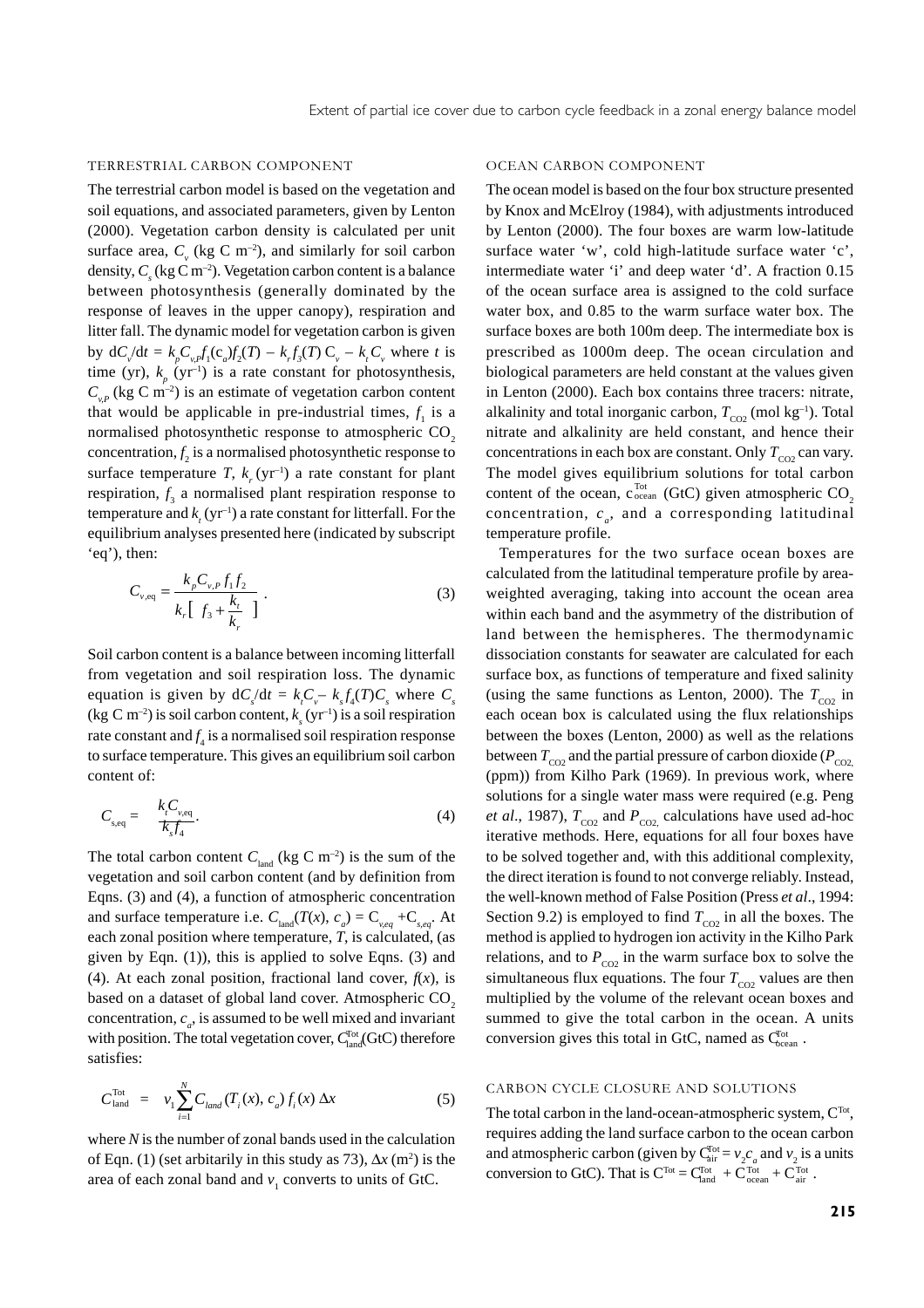The main purpose of this study is understanding how the constraint of maintaining a fixed quantity of carbon within the system (i.e.  $C<sup>Tot</sup>$  is kept constant) adjusts predictions of ice front position for perturbed insolation, compared to earlier simulations that include thermal behaviour only. From the equations of the original thermal model, ice front position (which may have multiple solutions) may be expressed as having the functional form

$$
x_s = x_s \text{ (S, } c_a \text{).} \tag{6}
$$

For the introduction of the carbon cycle, Eqn. (6) is still used, but now  $c_a$  requires calculation as an implicit variable and satisfying:

$$
v_2 c_a = C^{\text{Tot}} - C^{\text{Tot}}_{\text{land}} (T(x), c_a) - C^{\text{Tot}}_{\text{ocean}} (T(x), c_a)
$$
 (7)

where

$$
T(x) = T(S, c_a). \tag{8}
$$

Equations (7) and (8) are solved for both  $c_a$  and  $T$  as a function of prescribed values of *C*Tot and *S* and so, with the carbon cycle introduced, now ice front position has dependencies of:

$$
x_s = x_s(C^{\text{Tot}}, S) \tag{9}
$$

This paper requires a method to compare how ice front position varies as a function of insolation, *S*, for solutions both without a carbon cycle (using Eqn. (6),with *ca* prescribed) and for solutions with a carbon cycle (using Eqn. (9), with *C*Tot prescribed). To achieve this, the following algorithm is adopted. Starting with the original solutions without a carbon cycle, for a given value of *S* (called  $S_0$ ) say), then a solution (or possibly multiple solutions) for ice extent,  $x<sub>s</sub>$ , is calculated. The associated profile of temperature is then applied to the land surface and oceanic models, and with the prescribed value of  $c_a$  gives a value of total carbon,  $C<sup>Tot</sup>$ . This value is supplied to Eqn. (9). Solving both Eqns. (6) and (9) for varying values of *S* away from the original prescribed value will yield two trajectories that intersect at  $S = S_{\rho}$ . Comparison of these two solutions for varying insolation demonstrates the impact of the global carbon cycle.

# **Results and discussion**

Results are similar to those of North *et al*. (1981); their Figure 8 is reproduced with fixed atmospheric  $CO<sub>2</sub>$ concentration of  $c_a = 280$  ppm (see the appropriate continuous line in Fig. 1 corresponding to this value of  $c_a$ ).



Fig. 1*. Positions of the ice front at different values of insolation. These are for fixed atmospheric*  $CO_2$  concentrations,  $c_{a'}$  of 35, 70, *140, 280, 560, and 1120 ppm (thereby overriding the carbon cycle elements in the model, and reducing the model to that of previous authors), and for a fixed value of C*Tot *= 40 800 GtC in the ocean*atmosphere-land system, estimated for pre-industrial  $CO_{_2}$   $=$ *280 ppm and present S = 1376 Wm–2. The 280 ppm and 40 800 GtC curves intersect at S =1376 Wm–2, as indicated by the arrow.*

Using the temperature profile calculated for  $S_0 = 1376$  $Wm^{-2}$  (a value of insolation representative of the present time), corresponding values of land and ocean carbon are calculated, added to the atmospheric carbon content giving a value of total carbon content of close to 40 800 GtC. This compares well with estimates for the pre-industrial Earth, and is about 400 GtC more than in the simpler box model of Lenton (2000) due to greater ocean carbon storage. This value of *C*Tot is then used to create a second set of values for  $x<sub>s</sub>$ , all for this fixed value of carbon within the landatmosphere-ocean system, and again for varying insolation. This solution is the dashed line in Fig. 1. By definition, the solutions are identical at  $S = S_0$ , and this point is indicated by the arrow in Fig. 1. The predicted ice front position under pre-industrial conditions ( $S_0 = 1376$  Wm<sup>-2</sup> and  $c_a = 280$  ppm) is  $x<sub>s</sub> = 0.89$ , corresponding to 63 degrees N/S. This is above the Southern tip of Greenland (60N) although rather icy for the Earth as a whole. Given the complex orography and unevenness of ice distribution on the Earth (compared with the simplicity of this model), this implies that the model is acceptably well tuned. To achieve such tuning, the atmospheric diffusion co-efficient, *D*, is set as 0.35  $W$  m<sup>-1</sup> K<sup>-1</sup>.

Away from the point of intersection, the solutions with  $CO<sub>2</sub>$  fixed at 280 ppm, and with constant total carbon of 40 800 GtC, diverge. The total carbon curve crosses several of the constant  $CO_2$  concentration lines. Close to the icefree state the  $CO_2$  concentration is about 400 ppm, whereas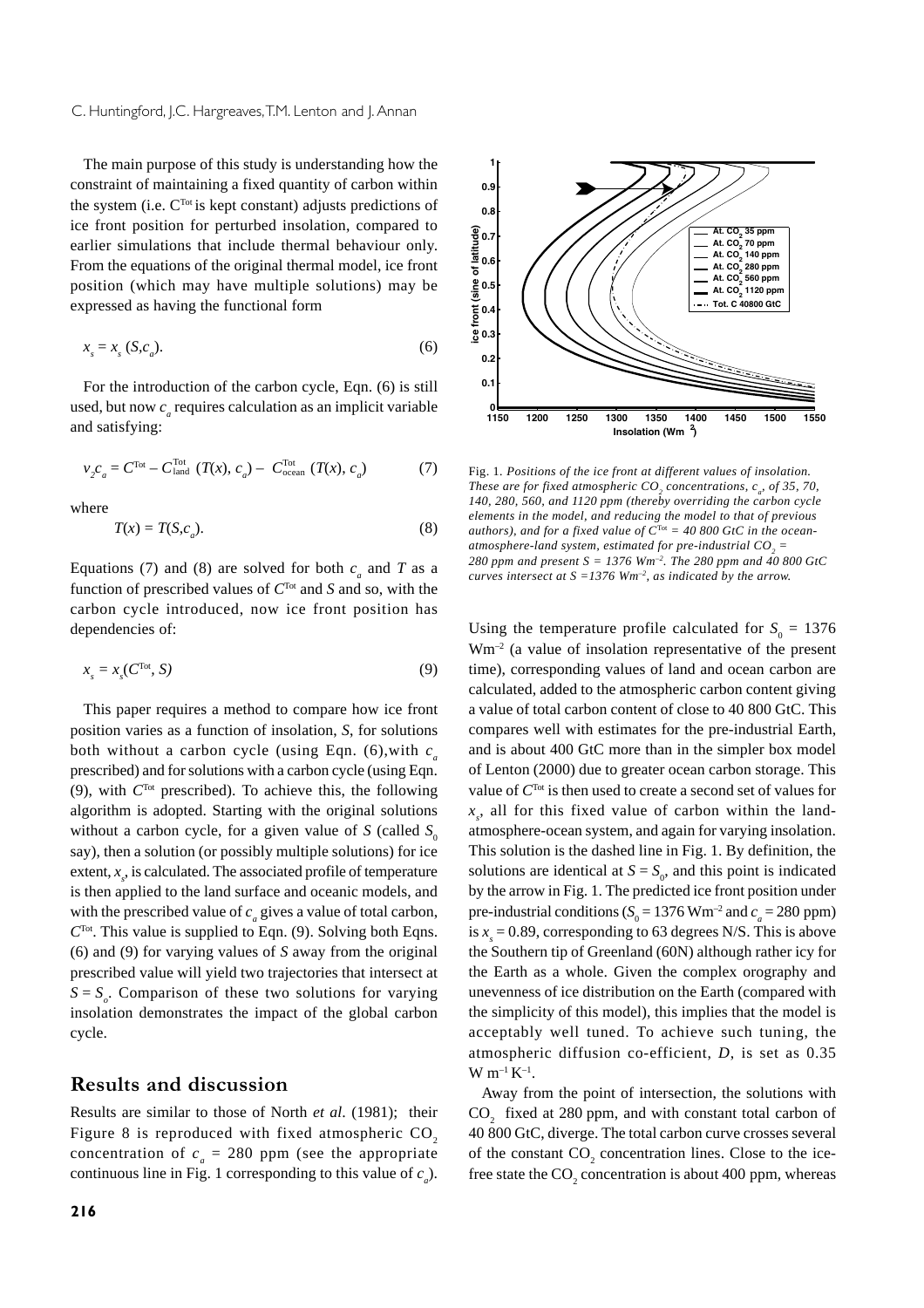for high ice cover values the  $CO_2$  concentration gets as low as 50 ppm. It has been shown (North *et al*., 1981) that the only stable solutions for zonal energy balance models are those where the gradient for the plot as shown in Fig. 1 is non-negative (i.e.  $dx/dS \ge 0$ ). In this regime, for constant total carbon of  $C^{Tot}$  =40 800 GtC, the  $CO_2$  concentration varies from about 350 ppm for small ice cap solutions to about 70 ppm for large ice caps. This stable part of the curve is considerably steeper than the same part of the constant  $\text{CO}_2$  curves. Studies with time-varying energy balance models (North and Coakley, 1979; North and Cahalan, 1981) have shown that a steeper slope corresponds to increased sensitivity to random perturbations, with both larger fluctuations and longer return times to equilibrium. It is also evident from Fig. 1 that, for the results with total carbon conserved, the range of possible insolation for which stable solutions exist is reduced and the point of transition to the snowball state occurs when there is less ice. Thus, the redistribution of carbon within the ocean-atmosphere-land system acts as a net positive feedback on changes in the partial ice cover solution of the model (atmospheric  $CO<sub>2</sub>$ tends to increase and thereby enhances the greenhouse effect with decreasing ice cover, and similarly to decrease with increasing ice cover).

In reality, total carbon in the ocean-atmosphere-land system can vary due to natural processes (e.g. exchange of

carbon with ocean sediments, volcanic input, rock weathering) as well as anthropogenic fossil fuel burning. Hence the numerical experiments are repeated over the stable region for a range of different total carbon values (39 800 GtC to 43 800 GtC). These results are shown by the dashed lines in Fig. 2. The  $c_a = 280$  ppm curve, is shown for comparison (continuous line). For a greater quantity of total carbon in the system, the curves describing the locus of stable solutions are shifted to lower values of insolation. This reflects the fact that increased atmospheric  $\mathrm{CO}_2$  reduces radiation loss, and as such, lower values of insolation are required to maintain the same ice front position. For increased total carbon there is also a slight decrease in the gradient of the curves and an increase in the possible ice cover that can occur before a snowball state is induced.

Given current fossil fuel burning, it is interesting to consider the effect on the solutions of changes in total carbon at constant insolation. Starting from the present day solution with  $S_0 = 1376$  W m<sup>-2</sup>,  $x_s = 0.89$ , Fig. 2 shows that an increase of total carbon of the order of 1000 GtC (whilst retaining  $S_0$  $= 1376$  W m<sup>-2</sup>) will cause collapse to the ice-free state. That is, in Fig. 2 there are no small ice cover solutions for  $S_0$  = 1376 W m–2 and *C*Tot =41 800 GtC. The estimated fossil fuel reserves are about 4000 GtC, of which about 200 GtC have been emitted thus far. Following, for example, the IS92a 'business as usual' scenario, more than 1000 GtC will have



Fig. 2*. Partial ice cover solutions at different values of insolation. This is for different values of fixed* total carbon C<sup>Tot</sup> in the ocean-atmosphere-land system, and at fixed atmospheric CO<sub>2</sub> of 280 ppm. At the points of intersection with the  $CO_{2}$  = 280 ppm curve, the solutions with and without the carbon cycle are *identical (i.e. the carbon cycle solution predicts atmospheric*  $CO_2$  *concentration of*  $c_a = 280$  *ppm).*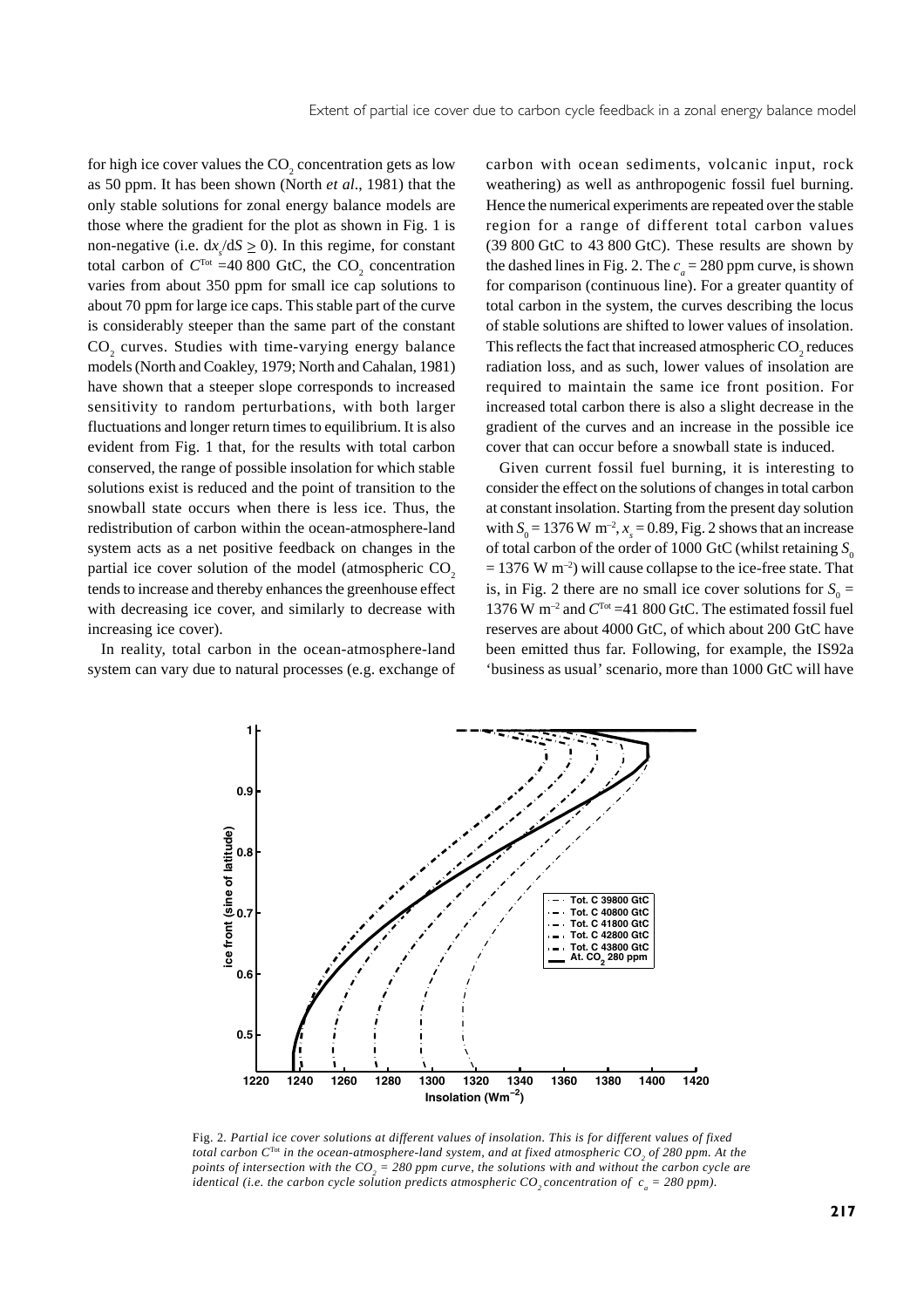

Fig. 3*. Carbon storage in the ocean, atmosphere and land surface as a function of insolation, for the stable partial ice cover solution and a total carbon content of 40 800 GtC. (This solution corresponds to the dot-dash line in Fig. 1, passing through the present day solution as marked by an arrow in that Figure).*

been emitted by 2100. Thus, in this simple model, human activities could remove the small ice cap solution and shift the system to the ice-free state. A significant reduction in solar luminosity would then be required to get back any ice cover. The steady state model gives no information about transient behaviour, and it does not capture ice sheet dynamics. However, the equilibrium response of the model to increased total carbon can be compared qualitatively with current concerns that the Greenland ice sheet at least may melt under sustained global warming.

Figure 3 shows for the stable partial ice cover solution, how the apportioning of carbon between the ocean, atmosphere and land varies with insolation, when the total carbon is fixed at 40 800 GtC. The oceanic carbon content decreases with increasing insolation, and this carbon is taken up by the land and to a lesser extent by the atmosphere. Ocean carbon storage decreases with increasing insolation (corresponding to decreasing ice cover) because temperature increases and this reduces the solubility of carbon dioxide. Land carbon storage increases due to a beneficial effect of increasing atmospheric carbon dioxide concentration on photosynthesis and hence on net primary production (in some zonal regions there is also a beneficial effect of warming on land carbon storage). Overall, changes in ocean carbon storage generate positive feedback on changes in solar forcing; changes in land carbon storage generate a

counteracting negative feedback, but the two do not cancel out. Hence a net positive feedback remains whereby atmospheric carbon dioxide concentrations increase as insolation increases.

## Conclusions

This paper examines how adding a carbon cycle to a zonal energy balance model affects predictions of planetary states involving partial ice cover. The model has been tuned initially such that for near present day conditions of solar insolation and atmospheric carbon dioxide concentrations, small ice cover solutions (that are known from analysis by other authors to be stable) are predicted. For model solutions with and without the carbon cycle that intersect at preindustrial values of insolation and atmospheric  $CO<sub>2</sub>$ concentration, the carbon cycle is found to reduce the range of insolation values, *S*, for which such partial ice cover solutions can exist. In a partial ice cover state, the model which conserves total carbon is considerably more sensitive to changes in insolation. Thus, the system collapses more readily to either a snowball Earth or ice-free state (corresponding, respectively, to either a decrease or increase in incoming planetary radiation). Starting at present day luminosity and pre-industrial  $\mathrm{CO}_2$  concentration, increasing the total carbon in the system by about 1000 GtC, e.g. due